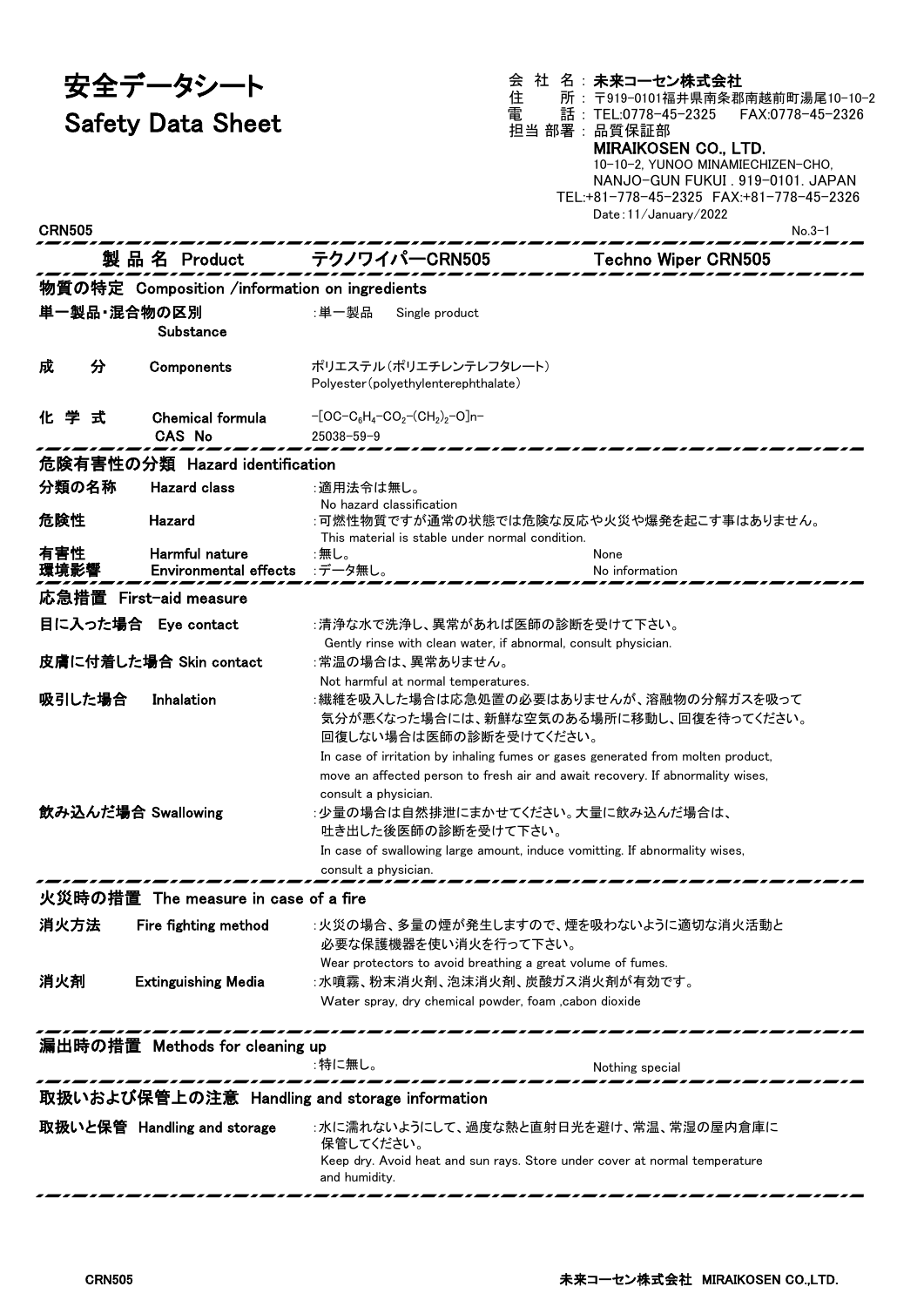| <b>CRN505</b>                               |                                  |                                                                                                                                                                     | $No.3-2$           |  |  |  |
|---------------------------------------------|----------------------------------|---------------------------------------------------------------------------------------------------------------------------------------------------------------------|--------------------|--|--|--|
|                                             | 暴露防止措置 Exposure control          |                                                                                                                                                                     |                    |  |  |  |
| 管理濃度                                        | Management concentration :データ無し。 |                                                                                                                                                                     | No information     |  |  |  |
| 許容濃度                                        | Permission concentration         | :データ無し。                                                                                                                                                             | No information     |  |  |  |
| 設備対策                                        | Measure of equipment             | ∶不要                                                                                                                                                                 | None required      |  |  |  |
| 保護具                                         | Protective device                | :不要                                                                                                                                                                 | None required      |  |  |  |
| 物理および化学的性質 Physical and chemical properties |                                  |                                                                                                                                                                     |                    |  |  |  |
| 外観等                                         | Appearance etc.                  | :白い布、形状は原則としてハンカチ状または、テープ状。<br>White cloth in the shapes of tapes and handkerchiefs.                                                                                |                    |  |  |  |
| 沸点                                          | <b>Boiling point</b>             | :データ無し。                                                                                                                                                             | None               |  |  |  |
| 溶融点                                         | <b>Melting point</b>             | :259 $\sim$ 263 $^{\circ}$ C                                                                                                                                        |                    |  |  |  |
| 軟化点                                         | Softening point                  | :230 $\sim$ 240 $\degree$ C                                                                                                                                         |                    |  |  |  |
| 揮発性                                         | Volatility                       | :データ無し。                                                                                                                                                             | None               |  |  |  |
| 蒸気圧                                         | Vapor pressure                   | :無し。(固体)                                                                                                                                                            | None (solid)       |  |  |  |
| 蒸気密度                                        | Vapor density                    | :データ無し。                                                                                                                                                             | None               |  |  |  |
| 比重                                          | Specific gravity                 | :1.38 $\sim$ 1.40                                                                                                                                                   |                    |  |  |  |
| 粘性率                                         | Viscosity ratio                  | :データ無し。                                                                                                                                                             | None               |  |  |  |
| 溶解度                                         | Solubility in water              | :水に不溶性                                                                                                                                                              | Insoluble in water |  |  |  |
|                                             | 危険性情報 Fire hazards               |                                                                                                                                                                     |                    |  |  |  |
| 引火点                                         | Flash point                      | ∶約410℃                                                                                                                                                              |                    |  |  |  |
| 発火点                                         | Auto ignition temperature        | ∶約480℃                                                                                                                                                              |                    |  |  |  |
| 爆発限界                                        | <b>Explosion limit</b>           | :データ無し。                                                                                                                                                             | Not available      |  |  |  |
| 可燃性                                         | Flammability                     | ∶有り。                                                                                                                                                                | Flammable          |  |  |  |
|                                             |                                  | 安定性·反応性 Stability and Reactivity :通常の状態では化学的に安定ですが、強酸、強塩基、酸化剤、還元剤には不安定です。                                                                                           |                    |  |  |  |
|                                             |                                  | This product is considered a chemically stable material under normal condition<br>but unstable with a strong acid, a strong base, an oxidizer,<br>and a deoxidizer. |                    |  |  |  |
|                                             | 有害情報 Toxicological information   |                                                                                                                                                                     |                    |  |  |  |
| 急性毒性                                        | Acute toxicity                   | :データ無し。                                                                                                                                                             | None               |  |  |  |
| 刺激性                                         | Simulative                       | :無し。                                                                                                                                                                | None               |  |  |  |
| 変異原性                                        | Mutagenic effects                | :データ無し。                                                                                                                                                             | Not available      |  |  |  |
| 感作性                                         | Sensitivity                      | :無し。                                                                                                                                                                | None               |  |  |  |
|                                             | 亜慢性毒性 Sub-chronic toxicity       | :データ無し。                                                                                                                                                             | No information     |  |  |  |
| 環境影響情報 Ecological information               |                                  |                                                                                                                                                                     |                    |  |  |  |
| 分解性                                         | Biodegradability                 | :生物易分解性では無い。                                                                                                                                                        | Not biodegradable  |  |  |  |
| 蓄積性                                         | <b>Bio accumulation</b>          | :データ無し。                                                                                                                                                             | Not available      |  |  |  |
| 魚毒性                                         | Fish toxicity                    | :データ無し。                                                                                                                                                             | Not available      |  |  |  |